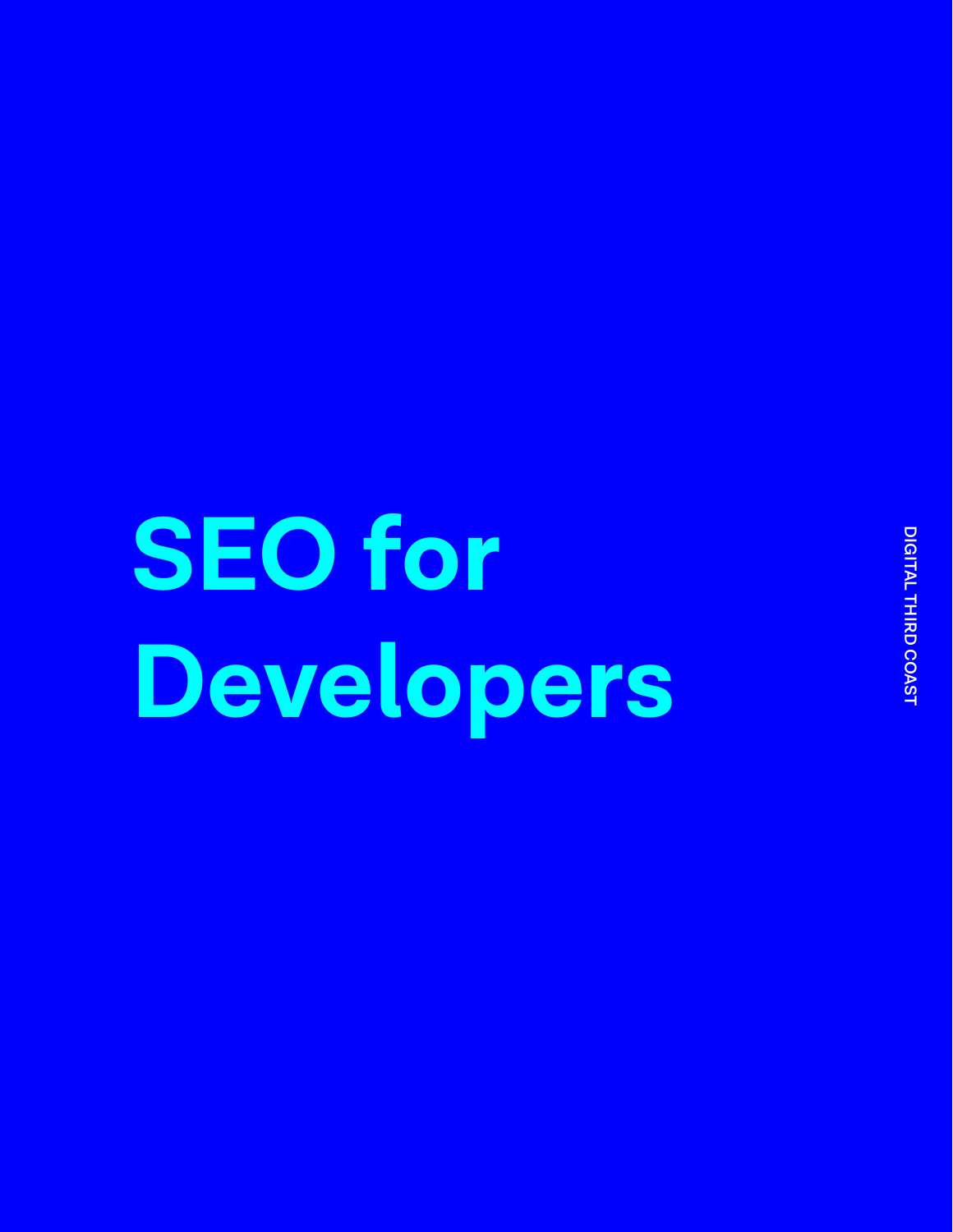# **TABLE OF CONTENTS**

| <b>Introduction</b><br><b>HTML basics</b><br><b>URL best practices</b><br><b>HTTP status codes</b> | 3<br>4<br>6<br>7 |                                 |   |
|----------------------------------------------------------------------------------------------------|------------------|---------------------------------|---|
|                                                                                                    |                  | <b>Webmaster tools</b>          | 8 |
|                                                                                                    |                  | <b>Canonicalization</b>         | 8 |
|                                                                                                    |                  | Idexation, robots.txt + sitemap | 9 |
| <b>Page exclusions</b>                                                                             | 9                |                                 |   |
| <b>Pagination</b>                                                                                  | 10               |                                 |   |
| <b>Site speed</b>                                                                                  | 10               |                                 |   |
| <b>Mobile first</b>                                                                                | 11               |                                 |   |
| Social metadata                                                                                    | 11               |                                 |   |
| <b>Rich snippets</b>                                                                               | 11               |                                 |   |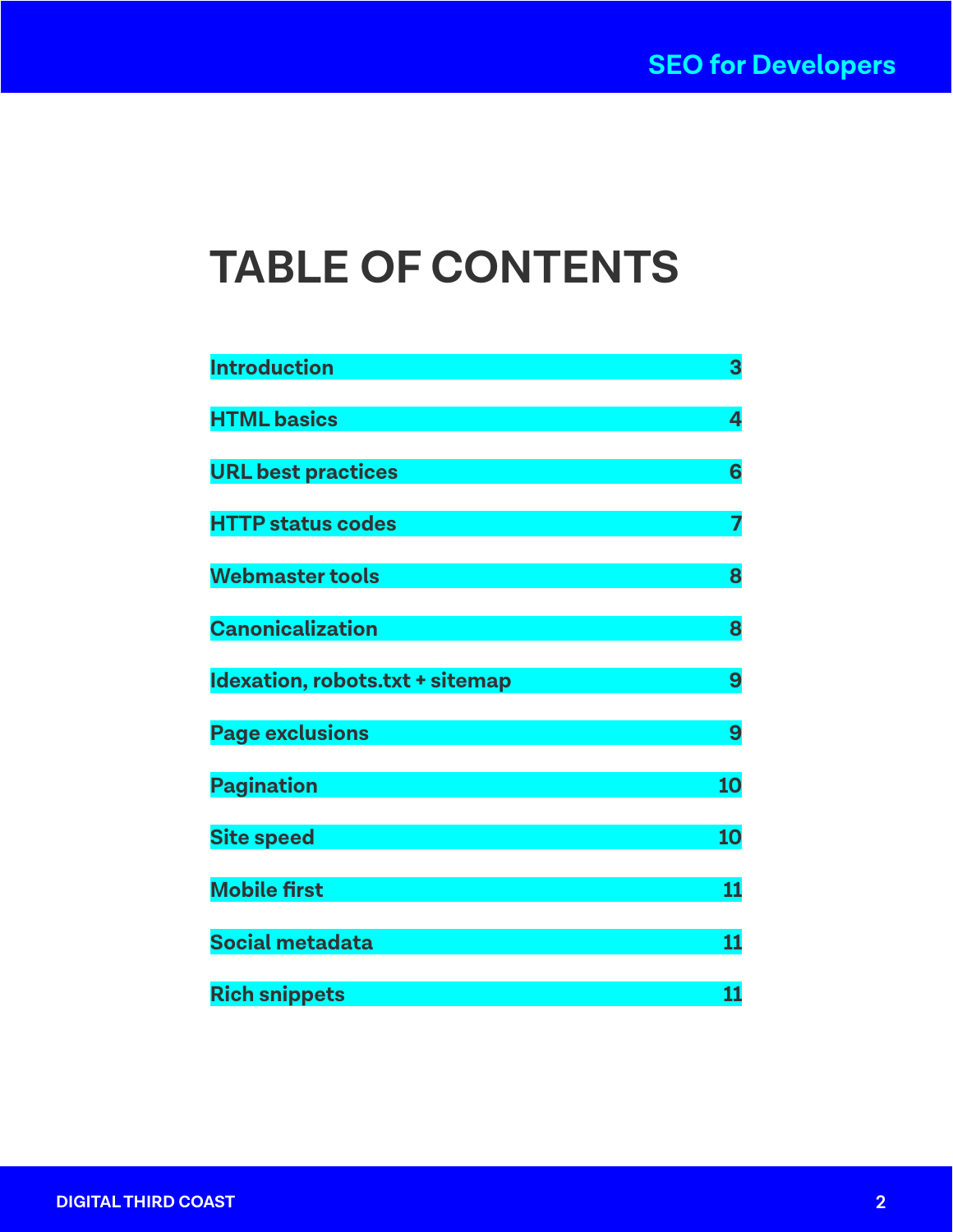## **Introduction**

### **Practical guide to improve and optimize websites**

A cutting edge website without visitors is like storing a Picasso in a forgotten basement. [Don't be like this Indiana museum.](http://www.nytimes.com/2012/09/13/arts/design/forgotten-picasso-is-windfall-for-evansville-museum.html) Instead, ensure your site is swarming with qualified traffic. Your impressive development work deserves it.

The goal of SEO is to drive qualified traffic  $-$  potential customers  $-$  to your website. SEO helps accomplish this by optimizing websites for robots — and the human user. So, think of this guide as a way to improve and optimize your site, rather than a laundry list of fixes. Some of the items detailed in this guide are are must-haves and a few are nice-to-haves.

SEO is an ever-evolving field, but Digital Third Coast has more than a decade of experience helping businesses drive traffic and attract customers with strategic SEO. We've worked closely with developers and know how to speak your language. We hope this guide helps familiarize you with the language of SEO. We've curated this guide with you, the web developer, in mind.

#### **Use this as a checklist, a QA, a friendly reminder and a refresher for what you already know but forgot.**

While you focus on making beautiful sites that speak to humans, we'll make sure the site speak to humans and robots.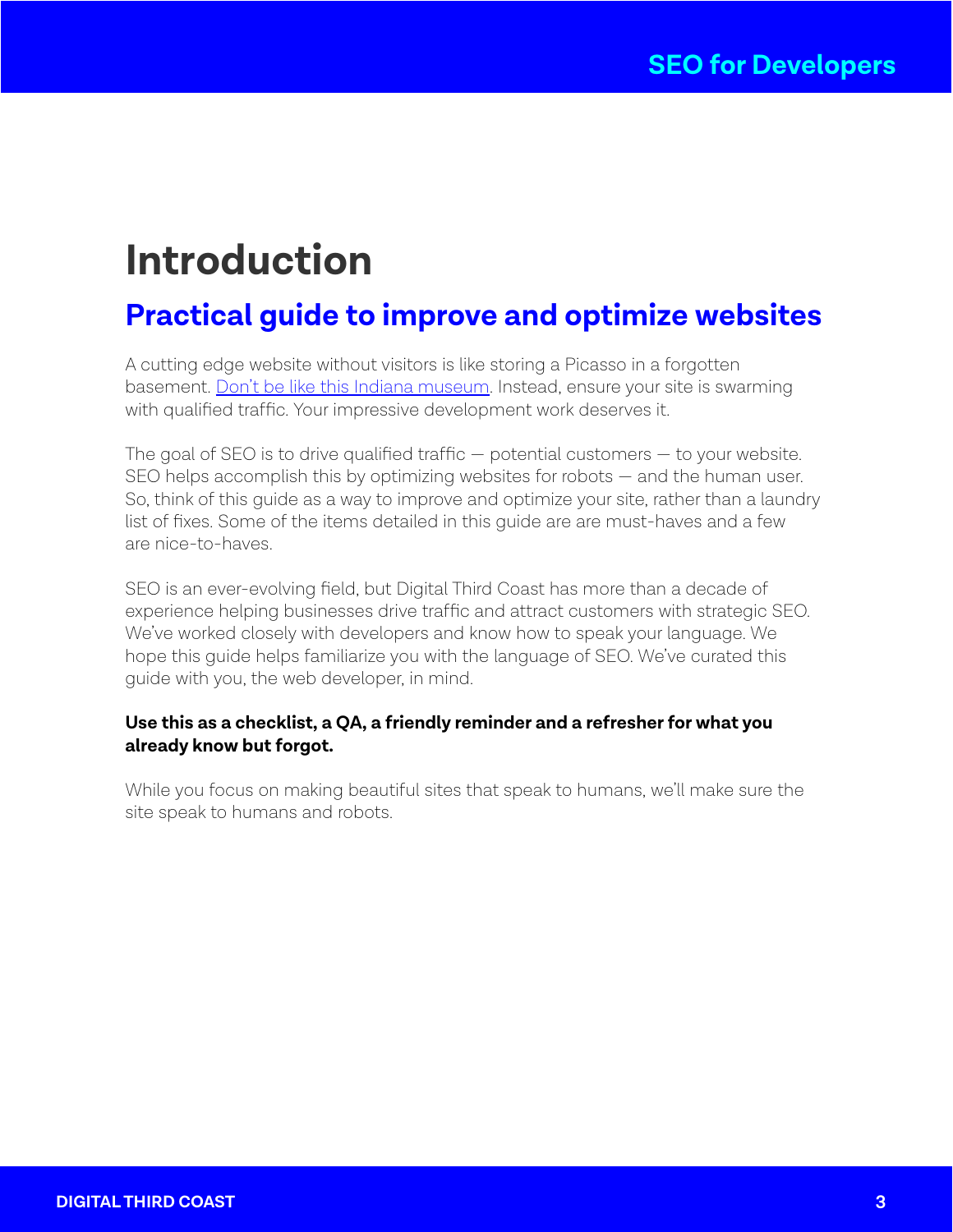# **HTML basics**

Humans and robots (Google) see websites completely different. But ensuring your site is built with HTML best practices allows the robots to properly see what is intended for humans. Unlike other scripting languages like Java, HTML is read and understood by web crawlers. It's through HTML that Google understands what the site is trying to convey to users. In this section, let's look at important HTML elements that help drive SEO results.

### **Title tags**

A Title Tag declares the title of an individual web page in a short, concise manner. Title Tags are visible in search results and are critical for user experience.

It is recommended that each page has its own unique title tag. In some rare instances where pages must have the same title tag, it is recommended to include a noindex,follow tag to prevent any SEO issues stemming from this duplicity. Depending on the situation, canonicals could be more appropriate.

#### **Example**

<head> <title>Webpage Title | Company Name</title> </head>

#### **Best practices**

- 55-60 characters
- Include the keyword closer to the beginning of the title, but only if sounds natural
- Don't keyword stuff (e.g., don't include multiple variations of your keyword in the title tag only for the benefit of trying to rank for those keywords)
- Include your brand at the end of the title tag, separated by a pipe bar (|)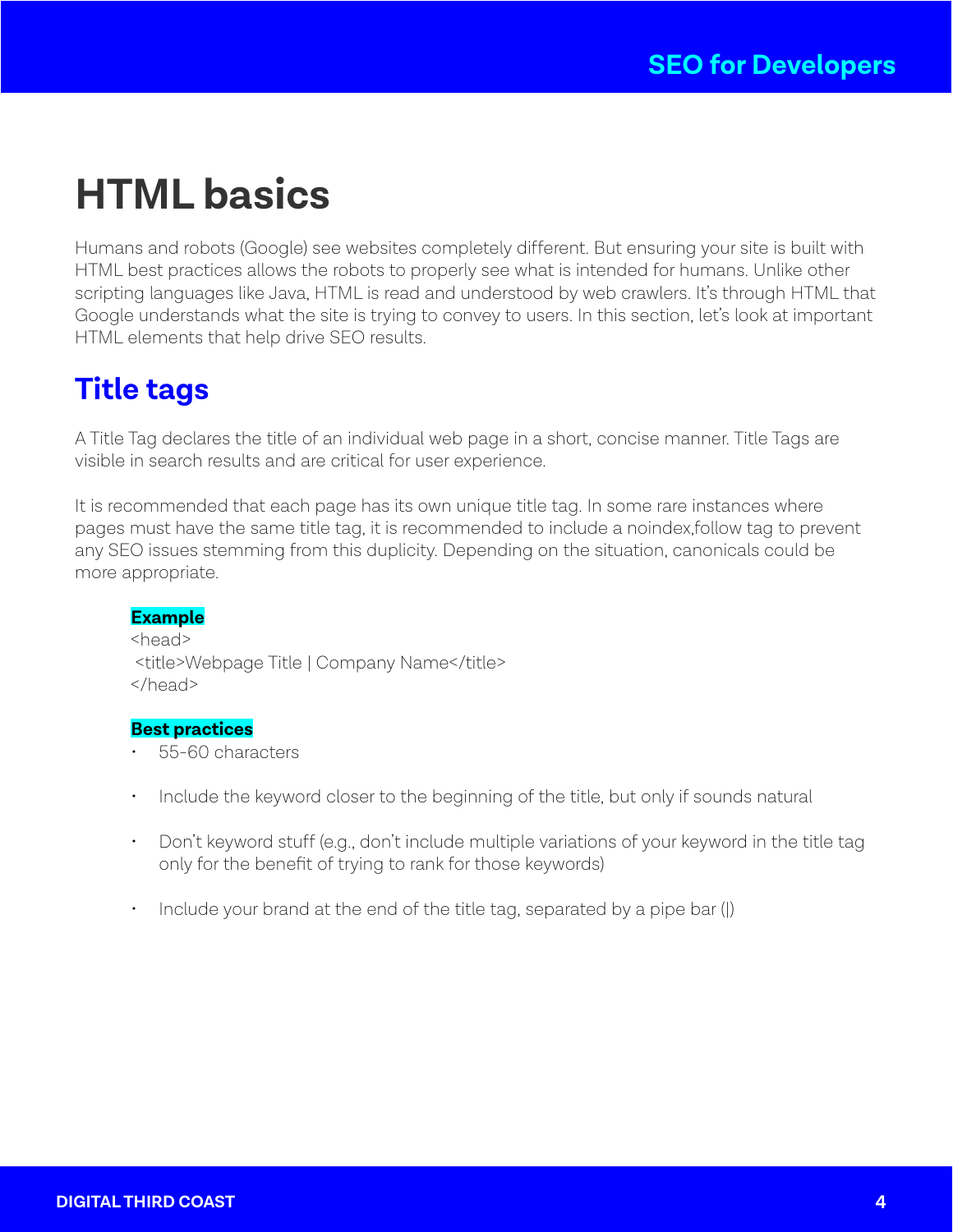### **H1s**

H1 tags alert the engines to the most important words on the page. Each landing page should have only one H1 attribute. The H1 should include a relevant keyword, as it's one of the key areas of "SEO real estate."

Keep in mind that every user  $-$  as well as the robot  $-$  sees the H1 on your page, regardless of how they arrive to your website. For this reason, we recommend writing the H1 for users first and only including a keyword if it sounds natural and relevant. Some sites have pages with duplicate H1 elements. In these cases, either the H1 should be re-written or the pages should include a noindex,follow tag.

### **Meta Descriptions**

Meta descriptions, while not a direct ranking factor for SEO, help increase click-through rates and improve the overall user experience for people searching for your site. They provide context to the search results and can be the difference between earning a click or not.

### **Images, hyperlinks and alt tags**

Images are crucial to any website design. But there's just one problem: Web crawlers can't decipher those images. Enter proper HTML structure and Alt Tags.

#### **Example text link**

<a href="https://www.example.com/webpage.html">Keyword in AnchorText</a>

#### **Example nofollow link**

<a href="https://www.example.com/webpage.html"rel="nofollow">Keyword in Anchor Text</ a>

#### **Example image link**

<a href="https://www.example.com/webpage.html"><img src="/img/keyword.jpg" alt="keyword" width="100" height="100"></a>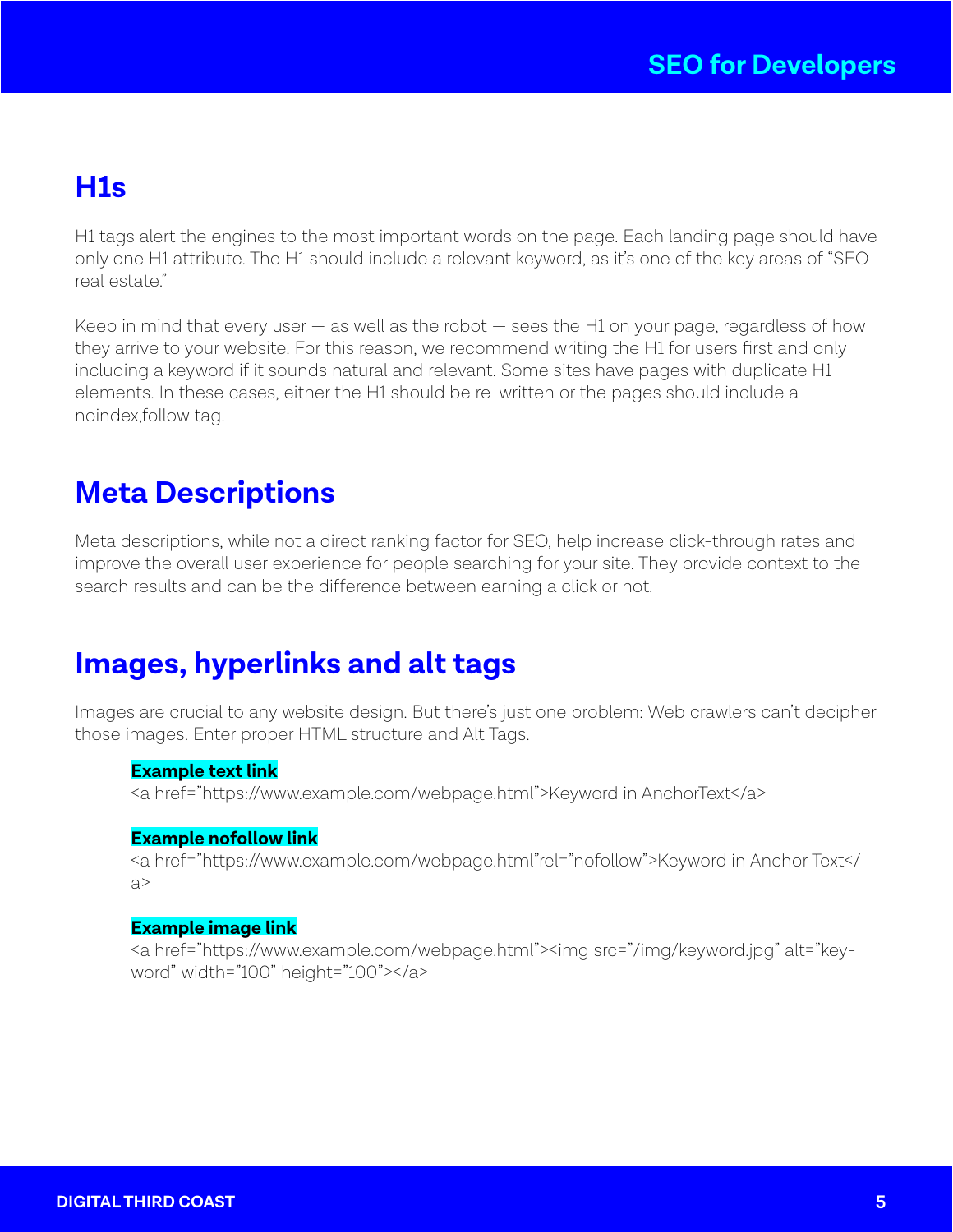### **Navigation**

While a popular way to build navigation and menu items, JavaScript is not always read by robots and web crawlers. Instead be sure to build your navigation items with HTML first.

# **URL best practices**

There's a lot to a URL and most users take them for granted. But a developer shouldn't.

Well-structured URLs not only keep sites and subpages well organized, but they help with SEO by clearly explaining to robots the order of the site. A well-structured site should follow a breadcrumbs method. Every click a user makes, should be represented in the URL structure. A few tips:

**1. Make your URLs readable by people Good:** http://www.digitalthirdcoast.net/blog/marketing-math **Bad:** http://www.digitalthirdcoast.net/blog/id4001\_2518

#### **2. Use a keyword or two but don't look spammy**

**Good:** http://www.digitalthirdcoast.net/blog/seo-universities **Bad:** http://www.digitalthirdcoast.net/blog/seo-universities-colleges

#### **3. Limit the amount of folders**

**Good:** http://www.digitalthirdcoast.net/services/seo-local-restaurants **Bad:** http://www.digitalthirdcoast.net/services/seo/local/restaurants

**4. Use dashes or underscores as word separators because spaces render strangely Good:** http://www.digitalthirdcoast.net/services/seo-local-restaurants **Bad:** http://www.digitalthirdcoast.net/services/seo%20local%20restaurants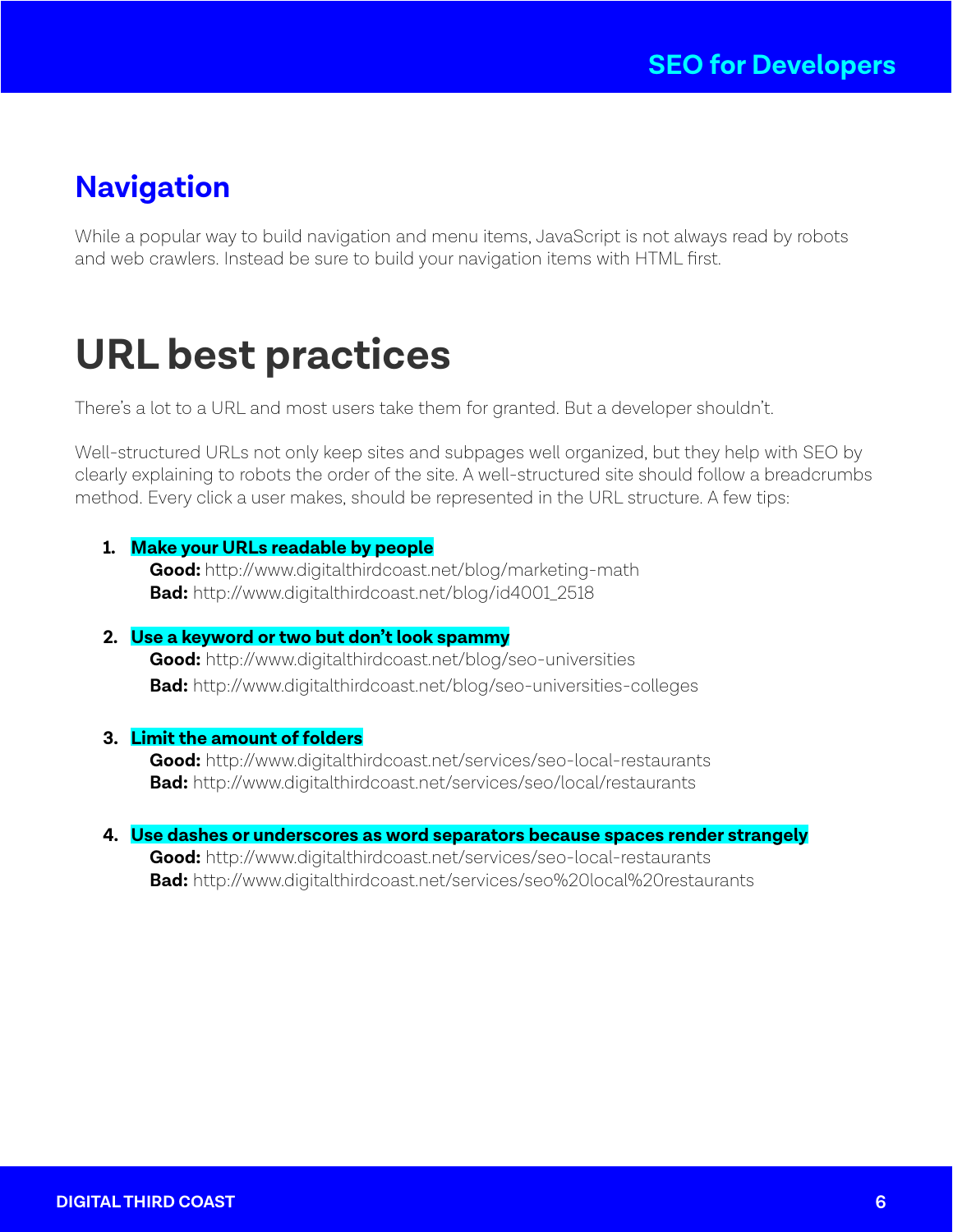## **HTTP status codes**

There are seven HTTP status codes every good web developer should keep in their back pocket, especially when migrating an old site to a new site. Tools like Screaming Frog make finding and identifying issues easy after a launch.

#### **200**

A 200 is a green light. All systems go.

#### **301**

When migrating a site, it's important to not just transfer content. SEO link equity should be migrated as well. The 301 redirect is a permanent redirect, which preserves most, if not all, link equity from the old site/page to the new site/page.

#### **302**

This is a temporary redirect from the old site/page to the new site/page. It's used while the page/post from the old site is not yet populated on the new site. Once the page/post is published on the new site, a permanent 301 redirect should be used.

#### **404**

Uh oh, a 404 error means the page isn't found. You have a dead or missing page. Be sure to create a custom 404 page and use it to change a bad user experience into a memorable one for your brand. Here's some of our favorites:

- [Financial Times](https://www.ft.com/markets/404)
- [GymBox](https://gymbox.com/404)
- [Pixar](https://www.pixar.com/404)

#### **410**

This code means finality. Something is permanently removed from a site.

#### **500**

There's nothing wrong with the site with a 500 but the server is experiencing an error.

#### **503**

There's nothing wrong with the site with a 500 but the server is experiencing an overload or an error.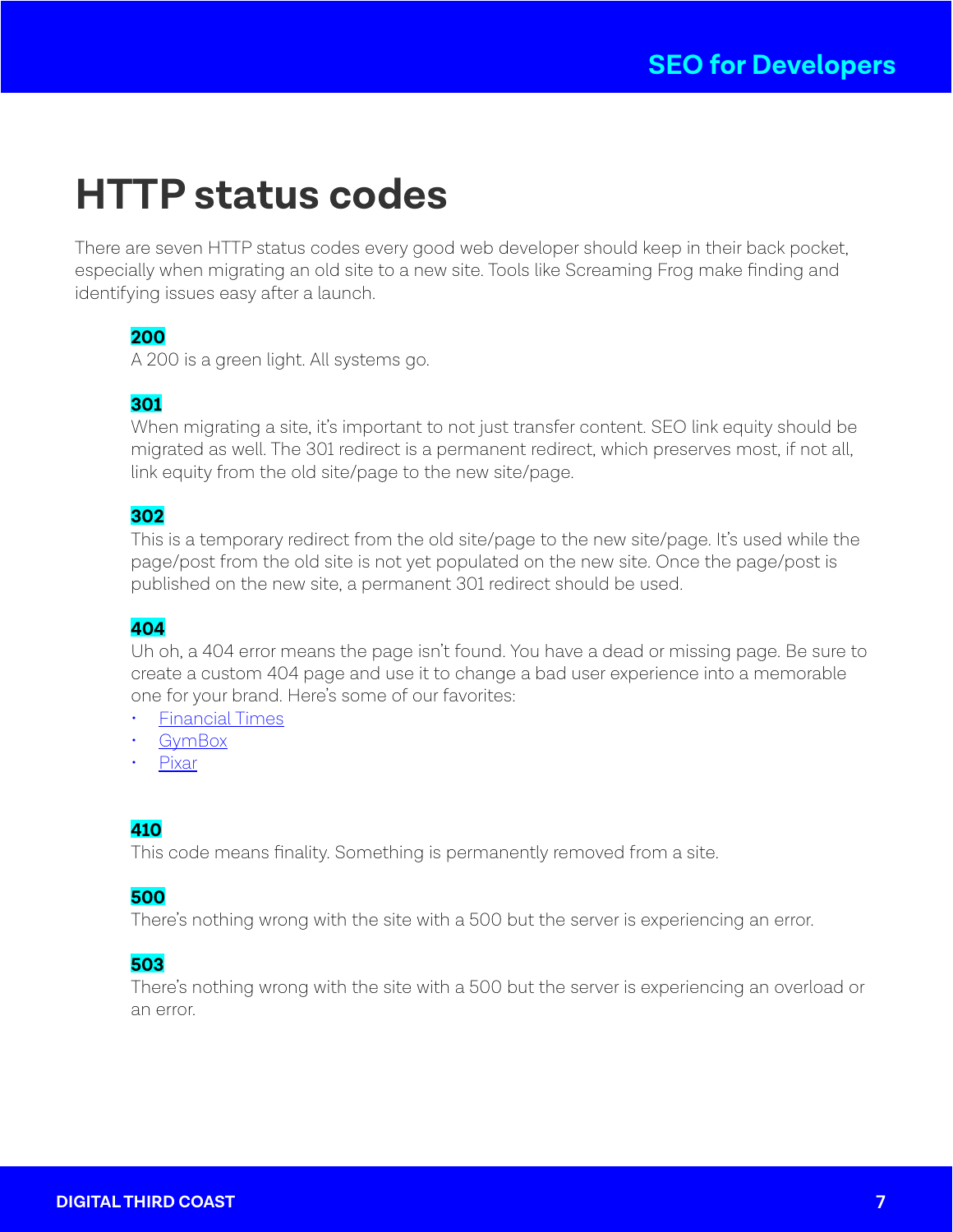## **Webmaster tools**

Developing the site is just the first stage. Maintaining and overseeing the site is the task of a dedicated webmaster. The following tools allow the webmaster access and control of indexing and visibility of the site. Be sure to push the site map to these tools.

- [Google Search Console](https://www.google.com/webmasters/tools/home)
- [Bing Webmaster Tools](https://www.bing.com/toolbox/webmaster)
- [Yandex Webmaster Tools](https://webmaster.yandex.com/)

# **Canonicalization**

Master this crucial SEO process and you might just be named a saint.

Canonical tags solves a common issue for search engines: Often, web content can have more than one possible URL destination. Canonical tags sort this all out for robots so that search engines know the preferred URL to display in search results.

Without canonical tags, robots become overworked and confused. Similar pages and content start fighting each other for superior rank, harming your site's overall search visibility. A common issue is with ecommerce pages. Take a look:.

#### **URLs in need of canonicalization**

- https://www.homepage.com/shoes/women/
- https://homepage.com/shoes/women/page2

#### **Solution**

Add the following to the header of https://homepage.com/shoes/women/page2: <link href="https://www.homepage.com/shoes/women/" rel="canonical"/>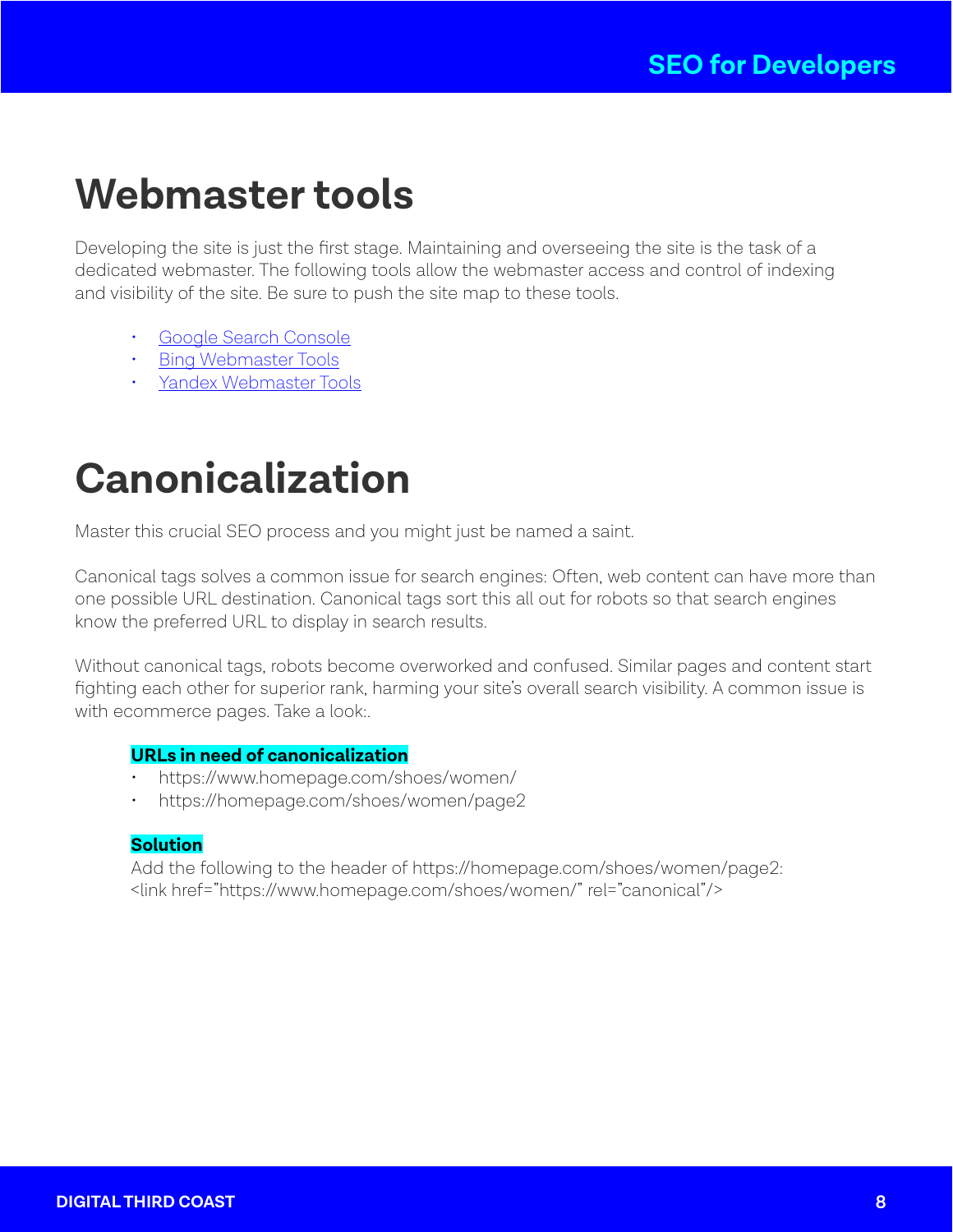## **Indexation, robots.txt + sitemap**

This file (found at https://yoursite.com/robots.txt) declares what should be and should not be included for indexing by Google and other search engines.

Developers sometimes use a robots.txt to block all pages of the site from indexation during development. This is an encouraged practice but it is imperative to edit and allow indexing once the site is live. Here are a few examples of robots.txt in action for a www.example.com site:

Robots.txt file URL: www.example.com/robots.txt Blocking all web crawlers from all content User-agent: \* Disallow: /

*Using this syntax in a robots.txt file would tell all web crawlers not to crawl any pages on www.example.com, including the homepage.*

Allowing all web crawlers access to all content User-agent: \* Disallow:

*Using this syntax in a robots.txt file tells web crawlers to crawl all pages on www.example.com, including the homepage.*

## **Page exclusions**

Some webpages on a site shouldn't be indexed or included in search results. Examples of these include privacy policy, legal, sign-in pages and user pages. These exclusions should be added to the robots txt file.

#### **No index for user pages**

A user page is the result of that user's own on-site action. For example, let's say your site features a News & Insights page. On this page, users can sort by author, topic and date. When the user selects a certain author or time frame, the site generates a new page result. We don't want to include these user-generated pages, so we attach a no index tag so they aren't crawled and therefore won't end up in search engine results.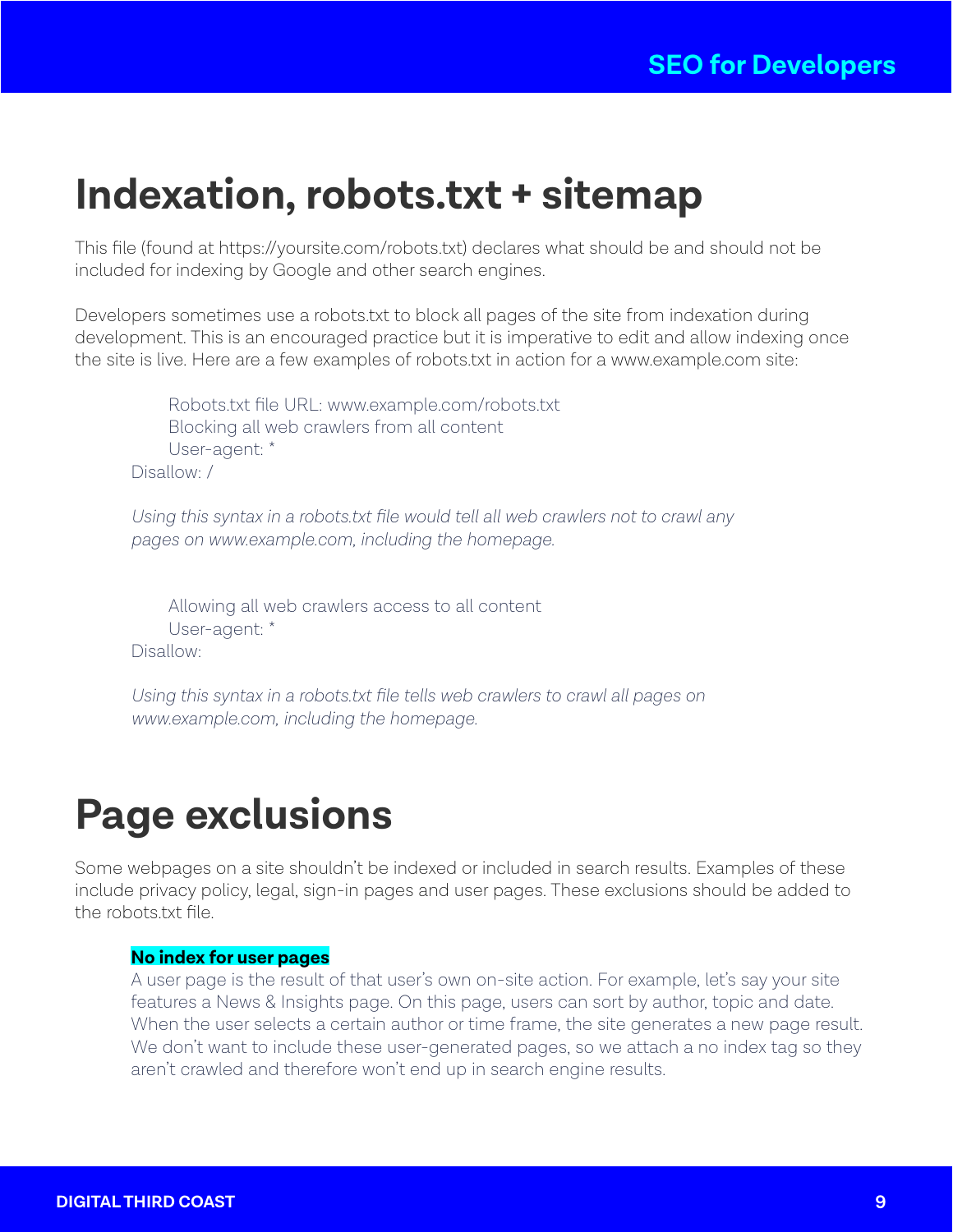# **Pagination**

Does that can't-miss blog post run onto multiple pages? Don't fret. With some simple markup, you can prevent any duplicate content that pagination may cause. With this markup, search engines correctly and intelligently understand the relationship between pages and ensure that the first page is the one that's found in the SERPs.

### **Examples**

#### **First page**

https://homepage.com/post1 <link rel="next"href="https://homepage.com/post?pg=2">

#### **Second page**

https://homepage.com/post?pg=2 <link rel="previous"href="https://homepage.com/post1"> <link rel="next"href="https://homepage.com/post?pg=3">

#### **Last page**

https://homepage.com/post?pg=3 <link rel="previous" href="https://homepage.com/post?pg=2">

## **Site speed**

Google uses desktop and mobile site speed as a ranking factor. You can test your site speed and find recommendations for improvement by using Google's PageSpeed Tool.

Common causes of page bloat that leads to slower load speeds include:

- Redirects
- Non-compressed image files
- Slow server response times
- Render-blocking JavaScript
- Blocking browser caching